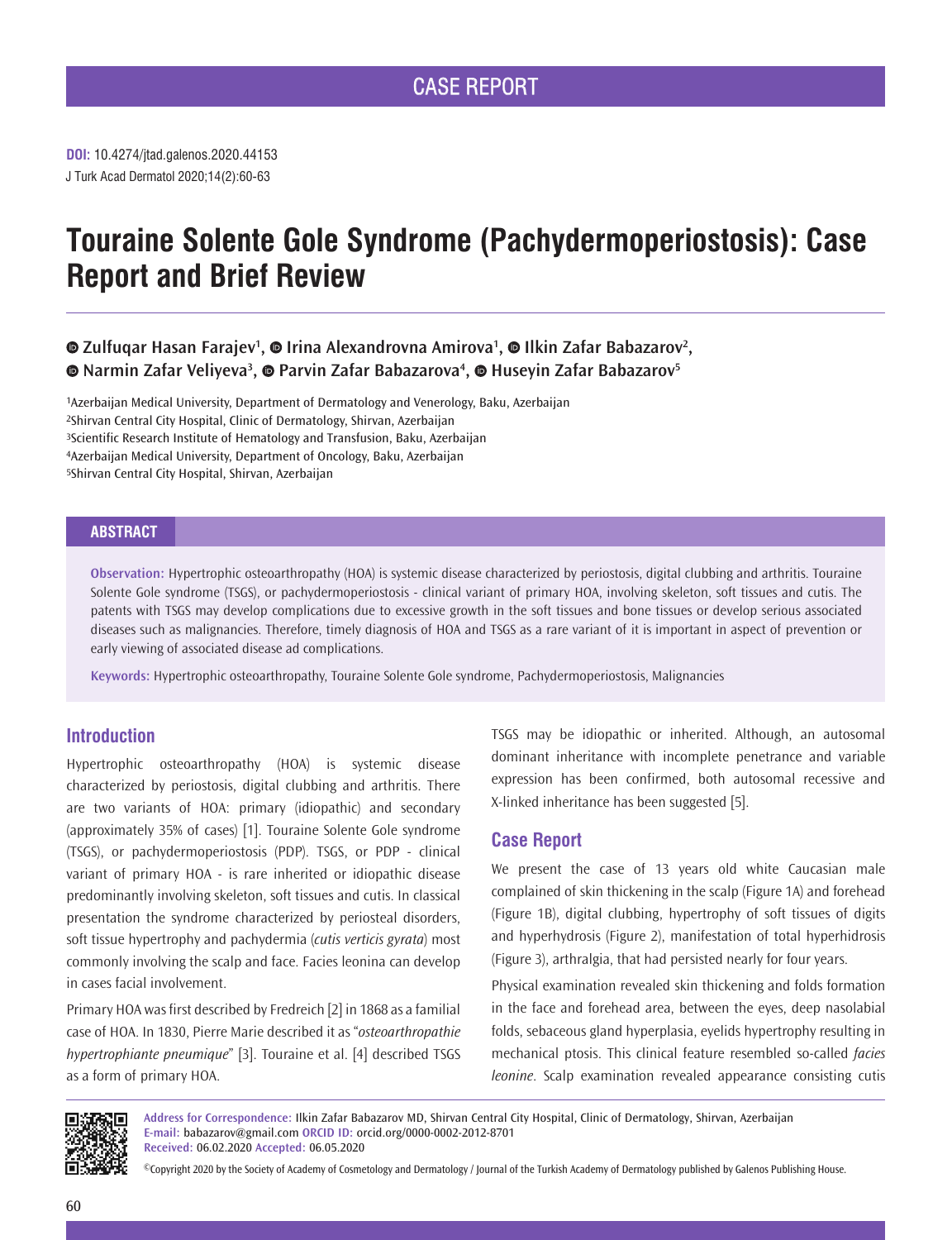verticis gyrata with deep folds in cerebriform distribution. Anomaly of fourth toe of both feet is also detected.

Body temperature of 36.6 ºC. PR: 70/min. BP: 120/60 mmHg. In other the physical examination revealed no pathologic signs.

Symptoms gradually progressed and there is no complete remission. Patient received treatment for different diagnosis of systemic rheumatic diseases such as rheumatoid arthritis, acute rheumatic fever etc with no or short term benefits: the symptoms recurred



**Figure 1A**. Skin thickening and cutis verticis gyrata with deep folds in cerebriform distribution on scalp



**Figure 1B**. Skin thickening and furrowing on the face and forehead



**Figure 2.** Skin thickening on hands, digital clubbing, hypertrophy of soft tissues of digits and hyperhydrosis **Figure 3.** Skin thickening on foots and marked hyperhydrosis

as soon as the treatment has been discontinued. Then the patient was referred to Department of Dermatology and Venerology of Azerbaijan Medical University by the rheumatologist due to skin changes.

A blood work up including a hemoglobin, hematocrit, red blood cell, white blood cell and blood biochemistry resulted (glucose, alanine aminotransferase, aspartate aminotransferase, alkaline phosphatase, gamma-glutamyl transferase, serum creatinine, urea) in the normal ranges. An acute phase markers slightly elevated: erythrocyte sedimentation rate (ESR): 30 mm/h and C-reactive protein (CRP): 20 mg/L. P-ANCA, C-ANCA, ANA, RF, cryoglobulins were all negative. A serology for sexually transmitted diseases, viral hepatitis (VDRL, TPHA, HBsAg, anti-HIV, anti-hepatitis C virus), TORCH, antibodies against streptococcus, Epstein-Barr virus and Write test for brucellosis was negative. A urinalysis revealed no changes. Abdominal ultrasound and chest X-ray examination revealed no pathology. Electrocardiogram and electrocochleaography revealed no heart pathology.

The patient's medical history is remarkable for four surgical interventions for femoral bone fracture four years ago.

His parents are consanguineous. The patient has a brother. Al the family members are healthy. No history of TSGS present in father's or mother's relatives, but there is a history of anomaly of fourth toe of both feet.

Diagnosis of TSGS (PDP) was made basing on clinical, radiological and laboratory data.

Therapy with isotretinoin 20 mg/day, nimesulid 100 mg b.i.d. was started with mild clinical efficacy: arthralgia resolved, skin folds became less prominent.

# **Discussion**

TSGS is related to mutations of the gene encoding for 15-hydroxyprostaglandin dehydrogenase [6]. TSGS patients have

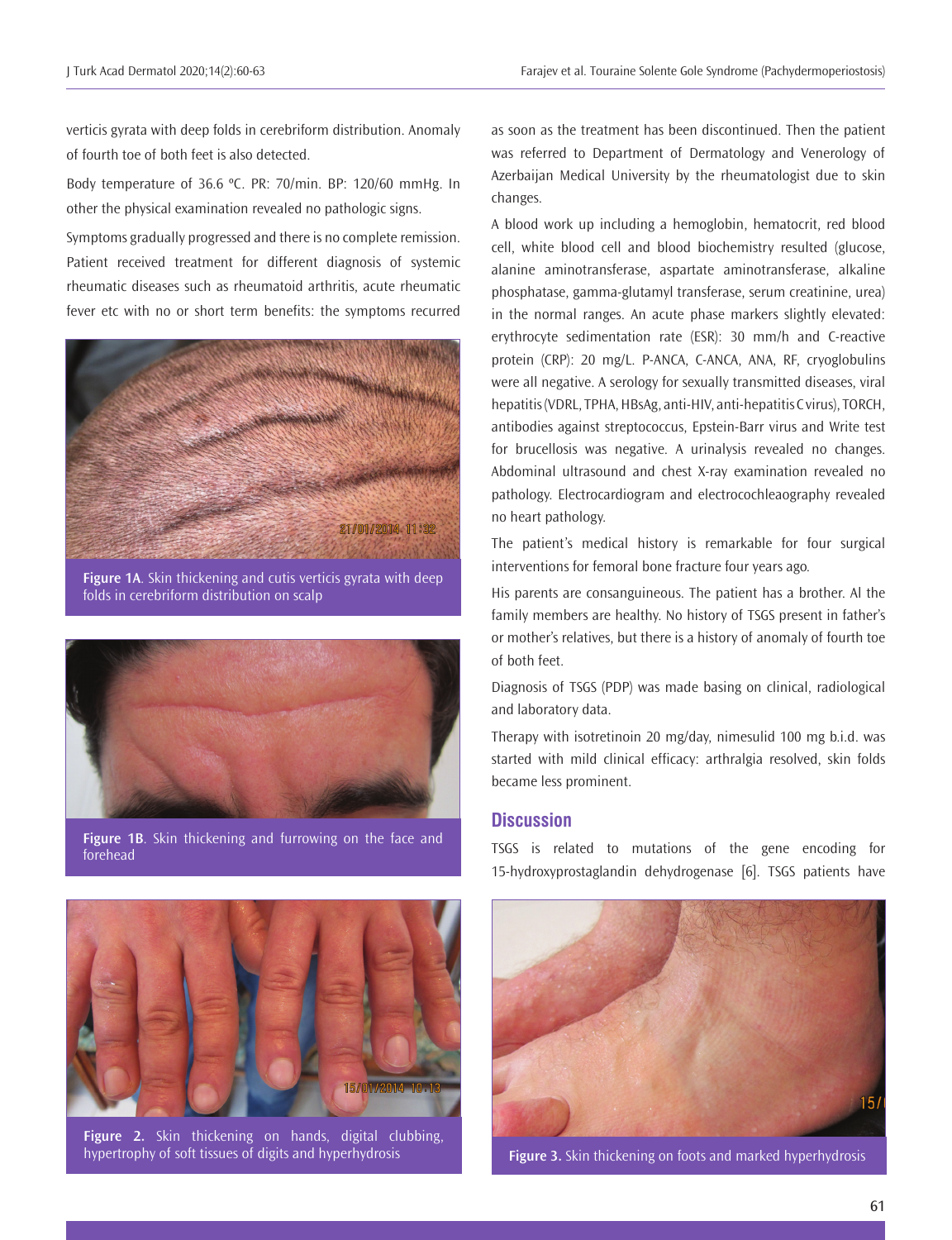high levels of PGE2 and decreased levels of PGE-M (the metabolite of PGE2). PGE2 can mimic the activity of osteoblasts and osteoclasts, which may be responsible for the acro-osteolysis and periosteal bone formation [7]. PGE2 also has vasodilatory effects, which may be responsible for prolonged local vasodilation resulting in digital clubbing [7].

TSGS as a form of primary HOA has been described by Touraine et al. [4] in 1935 in their paper entitled: *Un syndrome osteodermopathique: La pachydermia plicaturee avec pachyperiostose des extremites.* HOA characterized by *triad* of symptom including digital clubbing, periostitis and swollen limbs. TSGS accounts for only 3-5% cases of HOA0020 [8]. Touraine et al. [4] distinguish *three* clinical forms of TSGS: *complete* (pachydermia, clubbing and periostosis), *fruste* (pachydermia with minimal skeletal changes) and *incomplete* (skeletal changes with no pachydermia) TSGS.

*Diagnostic criteria TSGS* include *major* (pachidermia, periostosis, finger clubbing) and *minor* (hyperhidrosis, arthralgia, gastric ulcer, cutis verticis gyrate, blepharoptosis, joint effusion, column-like legs, edema, seborrhea, acne, hyperhidrosis, flushing) one.

The clinical diagnosis of TSGS may be easily confirmed by radiography of the long bones viewing characteristic periosteal changes and absence of any underlying pulmonary or cardiac disease, which must be carefully ruled out.

As in our case report the symptoms of TSGS often begin at the adulthood, progress during several years and become stable. According to Kerimovic-Morina and Mladenovic [9] family history exists in about a 25-38% of the cases and so it is important to consider close relatives.

TSGS is more common in men with men-to-women ratio 9:1 [1,10].

There is no racial predisposition.

Patients with PDP may present to multiple clinical specialist like orthopedist, rheumatologist, endocrinologist and dermatologist. The general physician is very occasionally confronted with such a case in a lifetime. Such cases are intriguing, challenging to diagnose and difficult to treat [2].

A diagnosis of primary HOA can be made only after carefully exclusion of secondary PDP with rapid bone changes and painful clubbing which may occur as a manifestation of severe pulmonary diseases such as adenocarcinoma of bronchus, pleural mesothelioma, bronchiectasis, gastric carcinoma or cyanotic heart diseases [11], because TSGS accounts for only in minority of cases of HOA.

The presence of nonspecific arthralgia or arthritis sometimes erroneously suggests systemic connective tissue diseases such as rheumatoid arthritis, or systemic infectious diseases (acute or chronic) - brucellosis, Lyme disease, viral hepatitis etc. Nevertheless, it is advisable to check for these diseases as comorbidities.

Other differential diagnoses include - acromegaly, thyroid acropachy, rhematoid arthritis etc. Patients with predominantly cutaneous manifestations may also have to be differentiated from the rare hyperelasticity disorders such as Ehler Danlos syndrome, cutis laxa, Meretoga's syndrome, Marfan's syndrome and pseudoxanthoma elasticum, which may cause forehead furrows [3].

Osteonecrosis of the femoral head [12], carpal and Tarsal Tunnel syndrome [13] are the *complications* of TSGS occurring with different rate.

No specific laboratory findings of TSGS available in routine clinical practice. Nevertheless, Zhang et al. [10] state elevated ESR and CRP with synovitis might be found in patients with PDP, yet it is fairly rare to note a two-fold elevation of ESR and a 10-fold elevation of CRP.

Non-steroidal anti-inflammatory drugs, pamidronate, isotretinoin for skin disorders. Surgical treatment may be required in some cases of prominent skin changes.

Finally, it needs to be underlined that patients with primary HOA require regular monitoring as, in the long term, they may develop malignancies and complications due to excessive growth in the soft tissues and bone tissues [1]. Therefore, timely diagnosis of HOA and TSGS as a rare variant of it is important in aspect of prevention or early viewing of associated disease ad complications. It is also important to check for malignancies at the time of diagnosis.

#### **Ethics**

**Informed Consent:** Consent form was filled out by all participants. **Peer-review:** Internally peer-reviewed.

#### **Authorship Contributions**

Surgical and Medical Practices: Z.H.F., I.A.A., I.Z.B., N.Z.V., P.Z.B., H.Z.B., Concept: Z.H.F., I.A.A., I.Z.B., N.Z.V., P.Z.B., H.Z.B., Design: Z.H.F., I.A.A., I.Z.B., N.Z.V., P.Z.B., H.Z.B., Data Collection or Processing: Z.H.F., I.A.A., I.Z.B., N.Z.V., P.Z.B., H.Z.B., Analysis or Interpretation: Z.H.F., I.A.A., I.Z.B., N.Z.V., P.Z.B., H.Z.B., Literature Search: Z.H.F., I.A.A., I.Z.B., N.Z.V., P.Z.B., H.Z.B., Writing: Z.H.F., I.A.A., I.Z.B., N.Z.V., P.Z.B., H.Z.B.

**Conflict of Interest:** No conflict of interest was declared by the authors.

**Financial Disclosure:** The authors declared that this study received no financial support.

#### **References**

- 1. Santos-Durán JC, Yuste-Chaves M, Martínez-González O, Alonso-San Pablo MT, Sánchez-Estella J. Pachydermoperiostosis (Touraine-Solente-Golé syndrome). Case report. Actas Dermatosifiliogr 2007;38:116-120.
- 2. Fredreich N. Hyperostose des gesammten skelettes. Virchows Arch Pathol Anat Physiol Klin Med 1868;43:83.